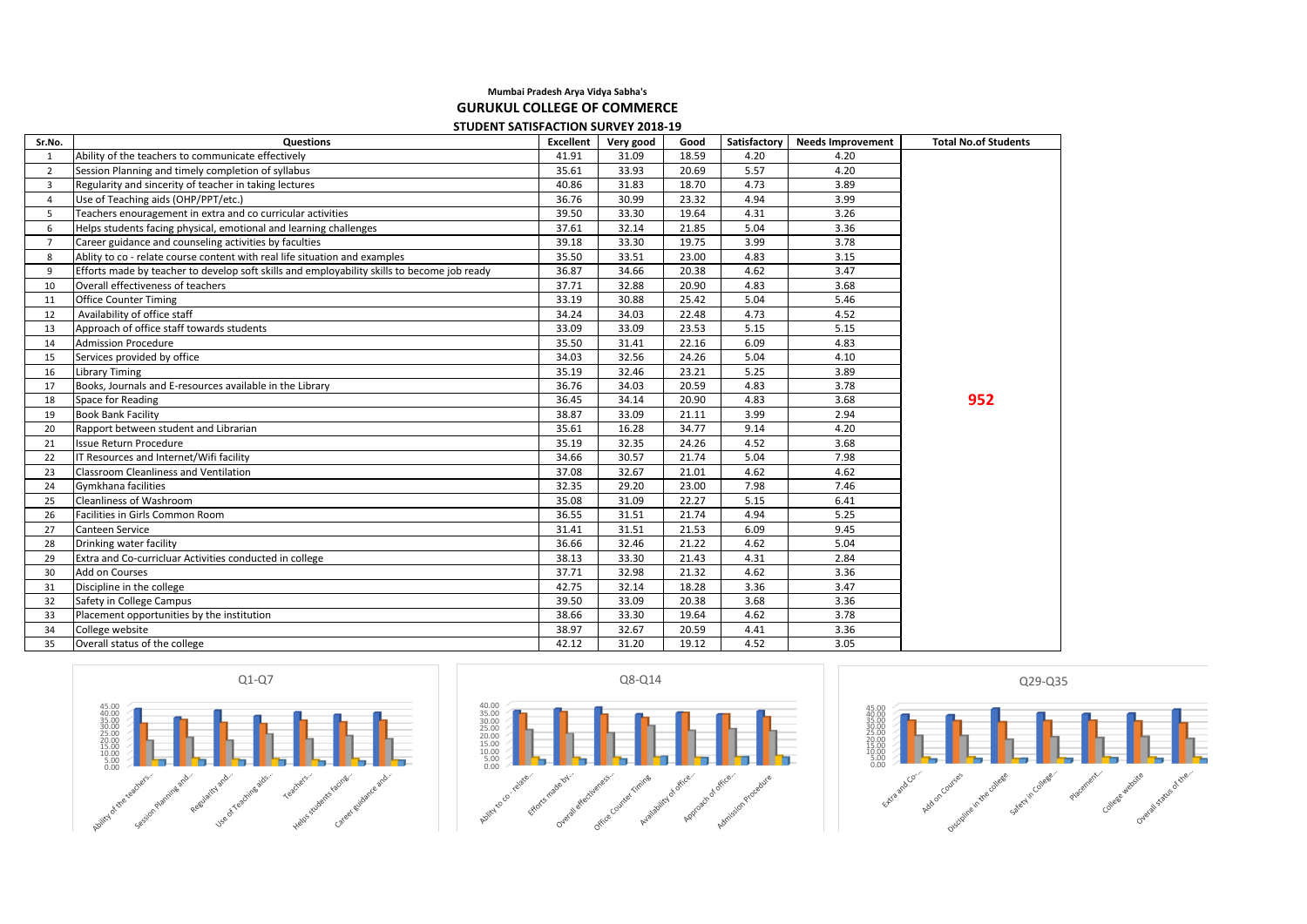■Excellent ■Very Good Good ■Fair ■Needs Improvement Network → ■Excellent ■Very Good ■Fair ■Needs Improvement → ■Excellent ■Very Good ■Fair Ment Development → ■Excellent ■Very Good ■Fair Ment Development → ■Excellent ■Very

 $\mathbf{v}$ 

 $\sim 10$ 

 $\sim$   $\sim$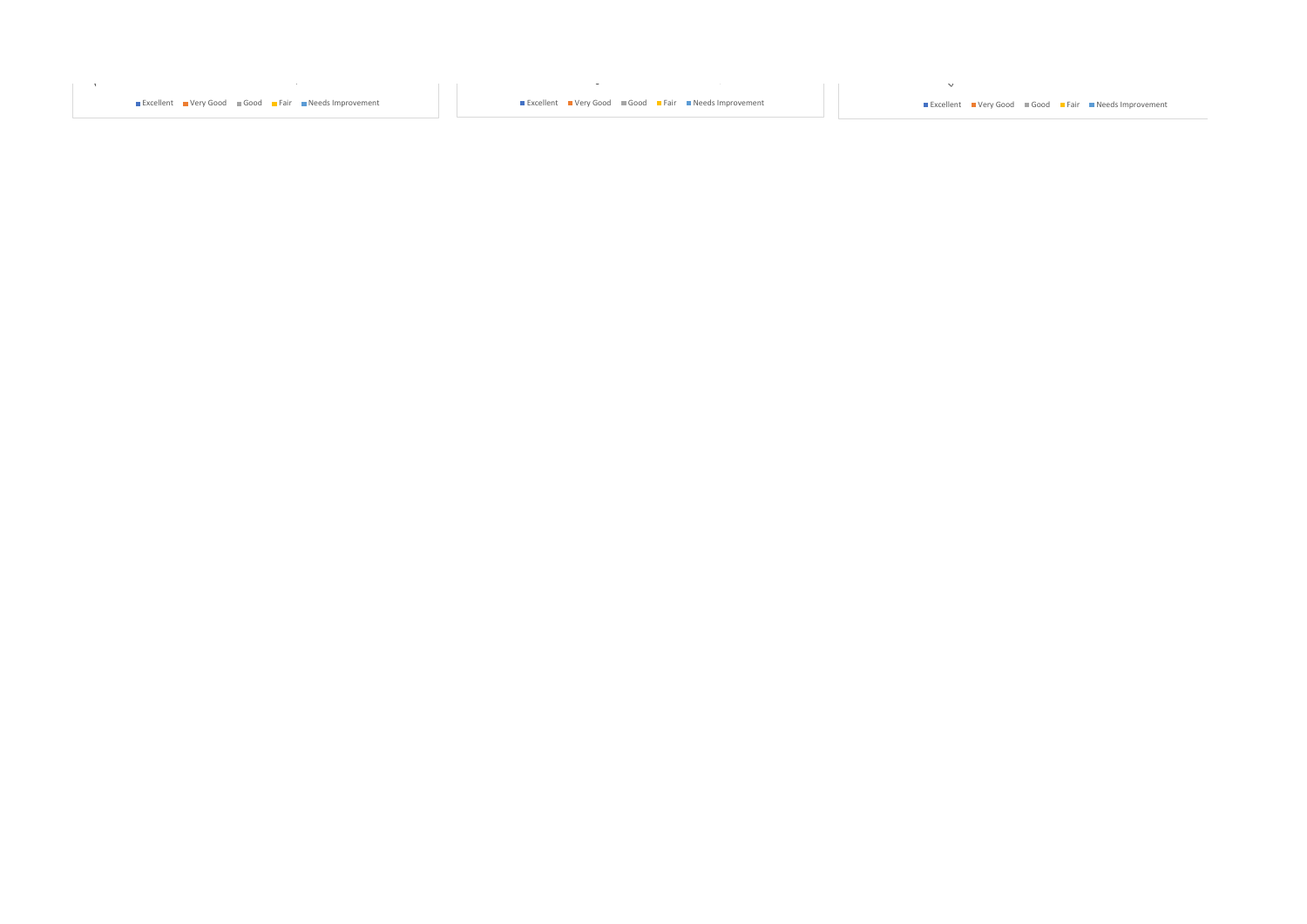